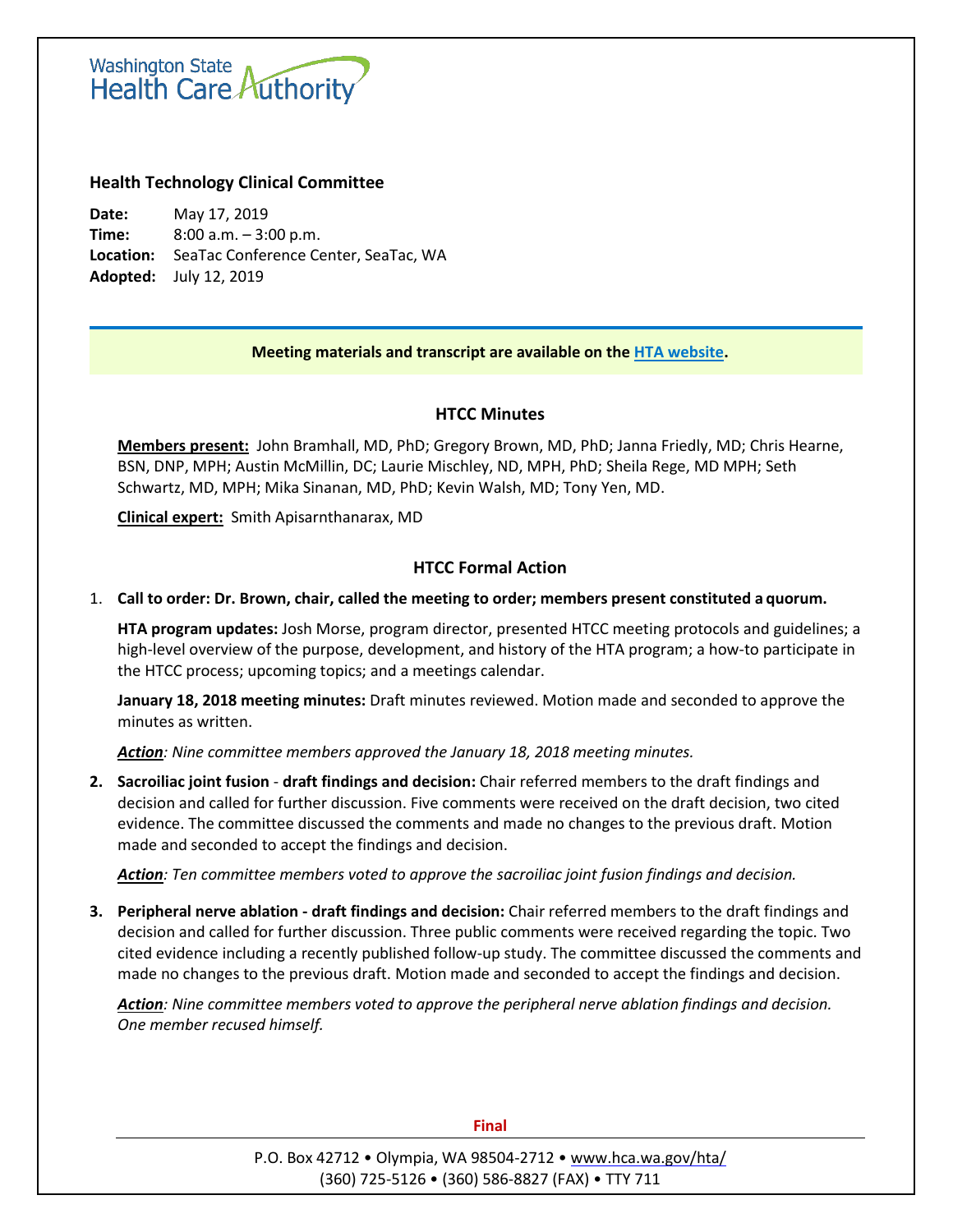#### **4. Proton beam therapy – re-review:**

**Clinical expert:** The chair introduced Smith Apisarnthanarax, MD, Associate Professor of Radiation Oncology, Director of Clinical Research, Associate Residency Program Director, Proton Therapy Fellowship Director, Department of Radiation Oncology, University of Washington and Seattle Cancer Care Alliance.

**Agency utilization and outcomes:** Judy Zerzan MD, MPH, Chief Medical Officer, Washington State Health Care Authority presented the state agency perspective on proton beam therapy. Find the full presentation published with the May 17 [meeting materials.](http://www.hca.wa.gov/about-hca/health-technology-assessment/meetings-and-materials)

**Scheduled and open public comments:** Chair called for public comments. Scheduled public comments provided by the following:

- Andrew l. Chang, MD, California Protons Cancer Therapy Center. Representing the National Association for Proton Therapy
- Steven J. Frank, MD, Professor and Deputy Head, Radiation Oncology, Executive Director, University of Texas Particle Therapy Institute. Representing the National Association for Proton Therapy
- William F. Hartsell, MD, Northwestern Medicine. Representing the National Association for Proton Therapy
- Sameer R. Keole, MD, Mayo Clinic. Representing the National Association for Proton Therapy
- Ramesh Rengan, MD, PhD, Medical Director, SCCA Proton Therapy Center Associate Member, Clinical Research Division, Fred Hutchinson Cancer Research Center. Representing the Seattle Cancer Care Alliance Proton Therapy Center
- Ralph Ermoian, MD, Pediatric Radiation Oncologist, UW Medical Center, Seattle Children's, SCCA Proton Therapy Center. Representing the Seattle Cancer Care Alliance Proton Therapy Center
- Charles Bloch, PhD, Associate Director of Medical Physics, Seattle Proton Therapy Center. Representing the Seattle Cancer Care Alliance Proton Therapy Center
- Jing Zeng, MD, Associate Medical Director, Seattle Proton Therapy Center. Representing the Seattle Cancer Care Alliance Proton Therapy Center

No additional (day-of or non-scheduled) public comments were provided.

Find all public presentations published with the May 17 [meeting materials.](http://www.hca.wa.gov/about-hca/health-technology-assessment/meetings-and-materials)

**Vendor report/ HTCC question and answers:** Andrea C. Skelly, PhD, MPH, Aggregate Analytics, Inc., presented the evidence review for proton beam therapy. Find the full report published with th[e May 17](http://www.hca.wa.gov/about-hca/health-technology-assessment/meetings-and-materials) [meeting materials.](http://www.hca.wa.gov/about-hca/health-technology-assessment/meetings-and-materials)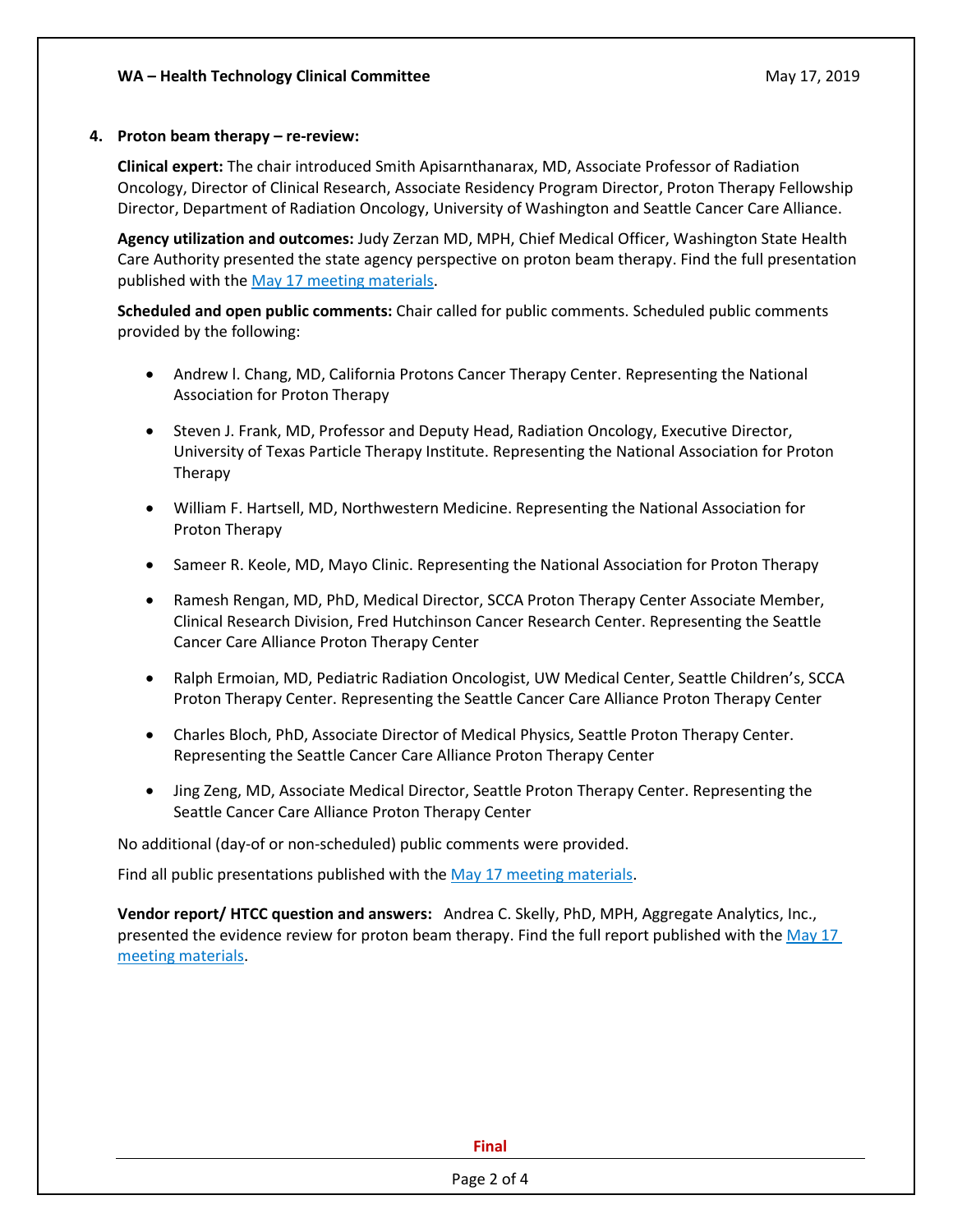## **HTCC coverage vote and formal action:**

#### **Committee decision**

Based on the deliberations of key health outcomes, the committee decided that it had the most complete information: a comprehensive and current evidence report, public comments, and state agency utilization information. The committee concluded that the current evidence on proton beam therapy demonstrates that there is sufficient evidence to cover or cover with conditions. The committee considered all the evidence and gave greatest weight to the evidence it determined, based on objective factors, to be the most valid and reliable. Based on these findings, the committee voted to cover with conditions or cover proton beam therapy based on age. For pediatric patients (less than 21 years of age) the technology is covered. For adults (21 years of age and older) the technology is covered with conditions.

|                                             | <b>Not covered</b> | <b>Covered under</b><br>certain conditions | Covered<br>unconditionally |
|---------------------------------------------|--------------------|--------------------------------------------|----------------------------|
| Children/adolescents less than 21 years old |                    |                                            |                            |
| Individuals 21 years old and older          |                    | 10                                         |                            |

#### **Discussion**

The committee reviewed and discussed the available studies for use of proton beam therapy. Details of study design, inclusion criteria, outcomes and other factors affecting study quality were discussed. A majority of committee members found the evidence sufficient to determine that use of proton beam therapy is safer and more efficacious than comparators for some conditions, and that cost-effectiveness is unproven.

#### **Limitations**

For individuals 21 years old and older proton beam therapy is **covered with conditions** for the following cancers:

- Esophageal
- Head/Neck
- Skull-based
- Primary hepatocellular carcinoma
- Brain/Spinal
- Ocular
- Other cancers where all other treatment options are contraindicated after review by a multidisciplinary tumor board.

## **Non-covered indicators**

Proton beam therapy is not covered for all other conditions.

**Action:** The committee checked for availability of a Centers for Medicare and Medicaid Services (CMS) national coverage decision (NCD). There is no Medicare NCD for proton beam therapy.

**Final**